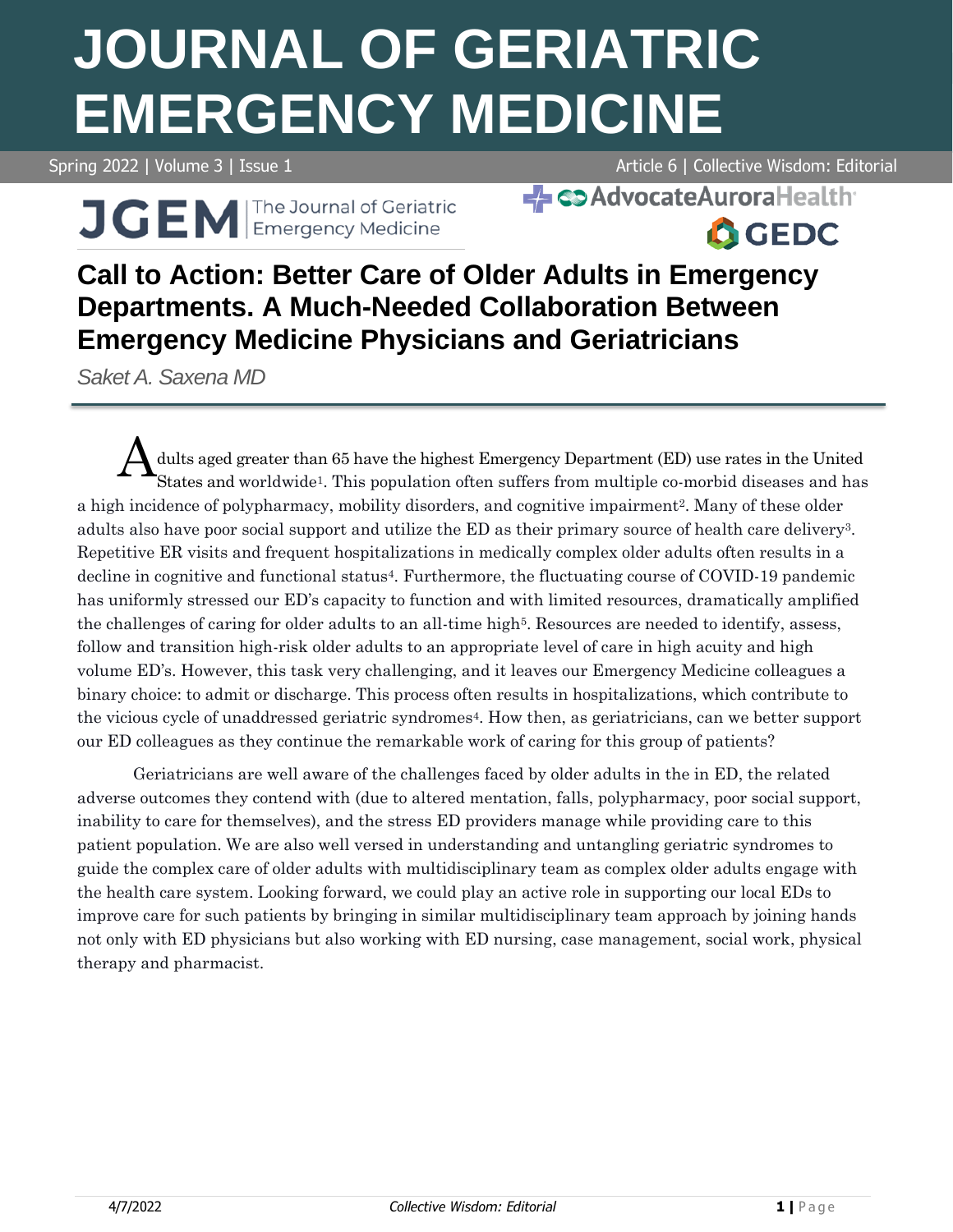Thoughtful solutions are required for the following questions:

- Do geriatricians have resources to work alongside ED Physicians where the length of stay is reduced to minutes and throughput is the measure of success?
- Can Comprehensive Geriatric Assessment (CGA) be performed in minutes rather than hours?<sup>6</sup> Even if it can, which patients would most benefit from such intervention?
- If an intervention is performed, how would we measure our success?
- Should we limit ourselves to geriatric patient-specific ED policy instead of active patient evaluation?

Where then, might we find a solution? Major academic Emergency Medicine (EM) societies like the American College of Emergency Physicians (ACEP) and the Society of Academic Emergency Medicine (SAEM) have done an excellent job in carving out a space for education and research around geriatric patients in ED's by creating special interest groups7,8. There are also a number of leading voices in EM whose work has laid the foundation for Geriatric EM care by garnering funding from the NIH and philanthropic organizations. The ACEP, for example, launched their Geriatric Emergency Department Accreditation (GEDA)<sup>7</sup> Program in May 2018 with the support of the Gary and Mary West Health Institute and The John A. Hartford Foundation in the USA. As of 2021, the ACEP has accredited 258 Geriatric ED's in the US, Europe, and South America. Many other organizations including the Geriatric Emergency Department Collaborative (GEDC)9, Geriatric Emergency Care Applied Research (GEAR)10Network, and a number of Geriatric Emergency Medicine Fellowship programs are growing in various institutions led by our EM colleagues<sup>11</sup>.

Outside of the EM environment, American Geriatric Society (AGS) have supported development of Geri-EM guideline<sup>12</sup> and recently created Geriatric ED Special Interest Group<sup>13</sup> is a good step forward in bringing together both Geriatric Medicine and Emergency Medicine expertise. The Institute for Healthcare Improvement (IHI) Age-Friendly Health System Initiative has created clinical framework for addressing geriatric care in the ED and focuses on the 4Ms (Mobility, Mentation, Medication, Matters most)<sup>14</sup>. There are more than 2500 Age-Friendly Health System participants, but only 17 ED's are participating in this initiative at this time15.

Can geriatricians step up our game to match the initiative shown by our EM colleagues? Can we team up with our EDs in a meaningful way to improve the care provided to society's most vulnerable citizens, conduct research, and create multidisciplinary care paths that identify cost-saving strategies while improving our contribution to national and international societies?

Emerging evidence says yes. Comprehensive initiatives to detect and manage geriatric syndromes in the ED have started to demonstrate improved outcomes and cost savings<sup>16</sup>. Identifying delirium early as possible<sup>17</sup>, engaging physical therapy in  $ED^{18}$ , addressing polypharmacy<sup>19</sup>, identifying cognitive impairment<sup>20</sup>, optimizing transitions of care<sup>21</sup>, and increasing patient and caregiver satisfaction are some of the areas of success . A partnership between Geriatricians and EM physicians can achieve all of this and more.

As such, I call upon all of my geriatric medicine colleagues, regardless of where you are (community /academic) or what spectrum of the older patient you care for (primary care, in-patient consult, long term care, post-acute care, memory care, administrative or medical directorship) to have a conversation with our local EM colleagues and to participate in national efforts to achieve our shared goal - "To improve the care provided to our most vulnerable patients in our community when they are in our emergency departments."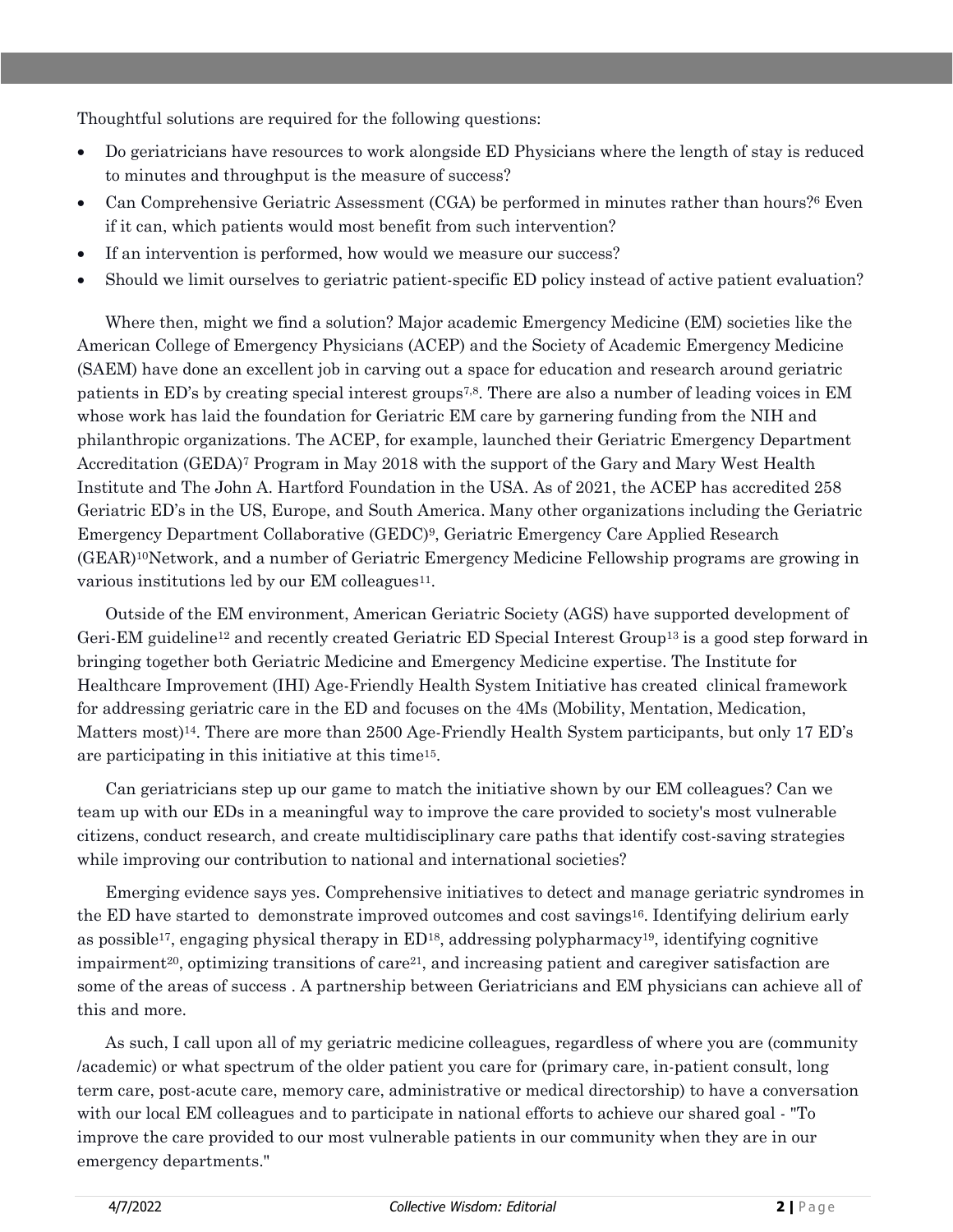# **KEYWORDS**

Geriatrics, emergency medicine

#### **AFFILIATIONS**

| Saket A. Saxena MD | Center for Geriatric Medicine, Cleveland Clinic |
|--------------------|-------------------------------------------------|
|--------------------|-------------------------------------------------|

# **CORRESPONDING AUTHOR**

Saket A. Saxena MD – Email: [saxenas@ccf.org](mailto:saxenas@ccf.org)

## **ACKNOWLEDGMENTS**

Acknowledging the leaders in Emergency Medicine and Geriatrics who have led the way for this conversation.

*Sponsor Role:* There were no sponsors of this work.

*Funding:* There was no funding for this work.

## **CONFLICTS OF INTEREST**

Author has no conflicts to report.

## **REFERENCES**

- 1. Ukkonen M, Jämsen E, Zeitlin R, Pauniaho S-L. Emergency department visits in older patients: a population-based survey. doi:10.1186/s12873-019-0236-3
- 2. Deschodt M, Devriendt E, Sabbe M, et al. Characteristics of older adults admitted to the emergency department (ED) and their risk factors for ED readmission based on comprehensive geriatric assessment: A prospective cohort study. *BMC Geriatr*. 2015;15(1). doi:10.1186/s12877-015-0055-7
- 3. Hu J, Kind AJH, Nerenz D. Area Deprivation Index Predicts Readmission Risk at an Urban Teaching Hospital. *Am J Med Qual*. 2018;33(5):493-501. doi:10.1177/1062860617753063
- 4. Creditor MC. Hazards of hospitalization of the elderly. *Ann Intern Med*. 1993;118(3):219-223. doi:10.7326/0003-4819-118-3-199302010-00011
- 5. Janke AT, Jain S, Hwang U, et al. Emergency department visits for emergent conditions among older adults during the COVID-19 pandemic. *J Am Geriatr Soc*. 2021;69:1713-1721. doi:10.1111/jgs.17227
- 6. Aliberti MJR, Covinsky KE, Apolinario D, et al. A 10-min Targeted Geriatric Assessment Predicts Mortality in Fast-Paced Acute Care Settings: A Prospective Cohort Study. *J Nutr Heal Aging*. 2019;23(3):286-290. doi:10.1007/s12603-018-1152-z
- 7. Geriatric Emergency Medicine Section // Home. Accessed February 18, 2022. https://www.acep.org/geriatrics/
- 8. SAEM. Accessed February 18, 2022. https://www.saem.org/about-saem/academies-interest-groupsaffiliates2/agem/online-education
- 9. Home GEDC. Accessed February 18, 2022. https://gedcollaborative.com/
- 10. GEAR Geriatric Emergency care Applied Research Standardization Study. Accessed February 18, 2022. https://gearnetwork.org/
- 11. Geriatric Emergency Medicine Fellowship EMRA. Accessed February 18, 2022. https://www.emra.org/books/fellowship-guide-book/10-geriatrics/
- 12. GERIATRIC EMERGENCY DEPARTMENT GUIDELINES. Published online 2013. Accessed March 30, 2022. https://www.acep.org/globalassets/uploads/uploaded-files/acep/clinical-and-practicemanagement/resources/geriatrics/geri\_ed\_guidelines\_final.pdf
- 13. Geriatric ED (GER-ED) Special Interest Group MyAGSOnline. Accessed March 30, 2022. https://myagsonline.americangeriatrics.org/communities/community-home?communitykey=7fffc1f0-